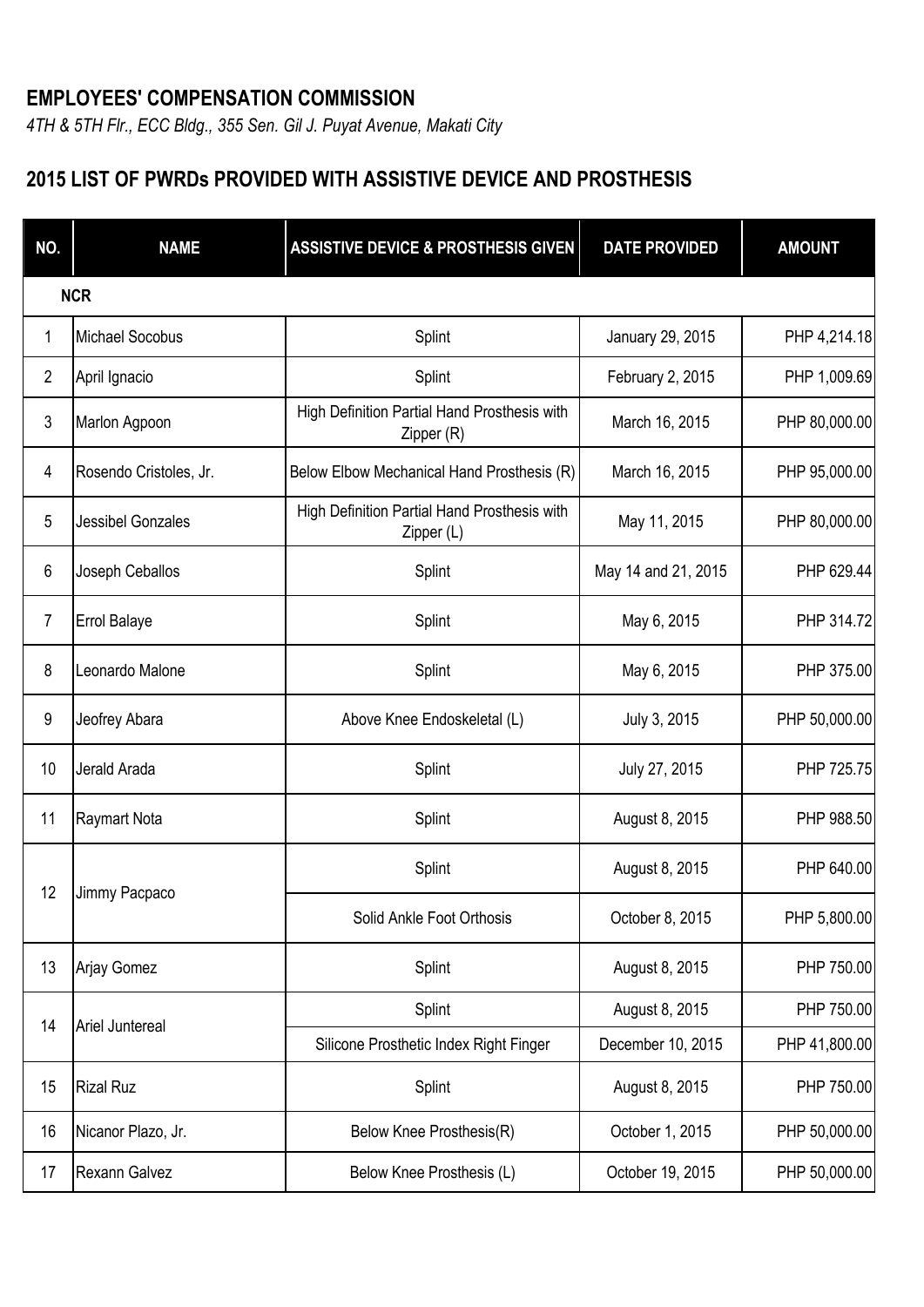| NO.                            | <b>NAME</b>                  | <b>ASSISTIVE DEVICE &amp; PROSTHESIS GIVEN</b>             | <b>DATE PROVIDED</b> | <b>AMOUNT</b>  |  |  |
|--------------------------------|------------------------------|------------------------------------------------------------|----------------------|----------------|--|--|
| 18                             | Jonathan Barboza             | Below Knee Prosthesis (L)                                  | October 23, 2015     | PHP 50,000.00  |  |  |
| 19                             | Narciso Dayao, Jr.           | Above the Knee Prosthesis(R)                               | October 29, 2015     | PHP 50,000.00  |  |  |
| 20                             | Mark Anthony Cruz            | Splint                                                     | December 7, 2015     | PHP 895.00     |  |  |
| 21                             | Angelito Millares            | Silicone Prosthetic Finger Thumb Right                     | December 10, 2015    | PHP 41,800.00  |  |  |
| 22                             | Arjay Gomez                  | Silicone Prosthetic Finger Index and Middle<br>(R)         | January 5, 2016      | PHP 72,600.00  |  |  |
| 23                             | Noel Joaquin                 | Silicone Prosthetic Finger (R)                             | January 5, 2016      | PHP 44,900.00  |  |  |
| 24                             | <b>Rizal Ruz</b>             | Silicone Prosthetic Finger (L)                             | January 5, 2016      | PHP 44,900.00  |  |  |
|                                | <b>REU CAR - BAGUIO CITY</b> |                                                            |                      |                |  |  |
| 25                             | <b>Arthur Diwan</b>          | Above the Knee Modular Prosthesis (R)                      | February 20, 2015    | PHP 130,000.00 |  |  |
| <b>REU 2 - TUGUEGARAO CITY</b> |                              |                                                            |                      |                |  |  |
| 26                             | Alfredo Talosig              | Ankle and Foot Orthosis                                    | August 24, 2015      | PHP 17,920.00  |  |  |
| REU 4A - CALAMBA CITY, LAGUNA  |                              |                                                            |                      |                |  |  |
| 27                             | Judy Sarmiento               | Splint-Anti Spastic Foot Drop                              | June 11, 2015        | PHP 2,960.00   |  |  |
| 28                             | Phoebe Ann Balleras          | Splint-Anti Spastic Foot Drop                              | June 11, 2015        | PHP 2,960.00   |  |  |
| 29                             | Dante Ympal                  | Crutches                                                   | November 10, 2015    | PHP 1,210.00   |  |  |
| 30                             | Sheila Marie Orlanda         | Crutches                                                   | November 10, 2015    | PHP 1,210.00   |  |  |
| 31                             | Jed Pornosdoro               | Single Straight Cane                                       | November 10, 2015    | PHP 550.00     |  |  |
| <b>REU 8 - TACLOBAN CITY</b>   |                              |                                                            |                      |                |  |  |
| 32                             | Henry Dosdos                 | High Definition Above Elbow Mechanical Arm<br>(L & R)      | May 6, 2015          | PHP 280,000.00 |  |  |
| 33                             | Leonarrdo Matuguina, Jr.     | Above the Knee Prosthesis (R)                              | May 6, 2015          | PHP 130,000.00 |  |  |
| <b>REU 11 - DAVAO CITY</b>     |                              |                                                            |                      |                |  |  |
| 34                             | Rogel Tampus                 | High Definition Partial Hand Prosthesis with<br>Zipper (R) | March 13, 2015       | PHP 95,000.00  |  |  |
| 35                             | Andres Jimenez               | High Definition Silicone Finger (L)                        | March 13, 2015       | PHP 45,000.00  |  |  |
| <b>REU 12 - KORONADAL CITY</b> |                              |                                                            |                      |                |  |  |